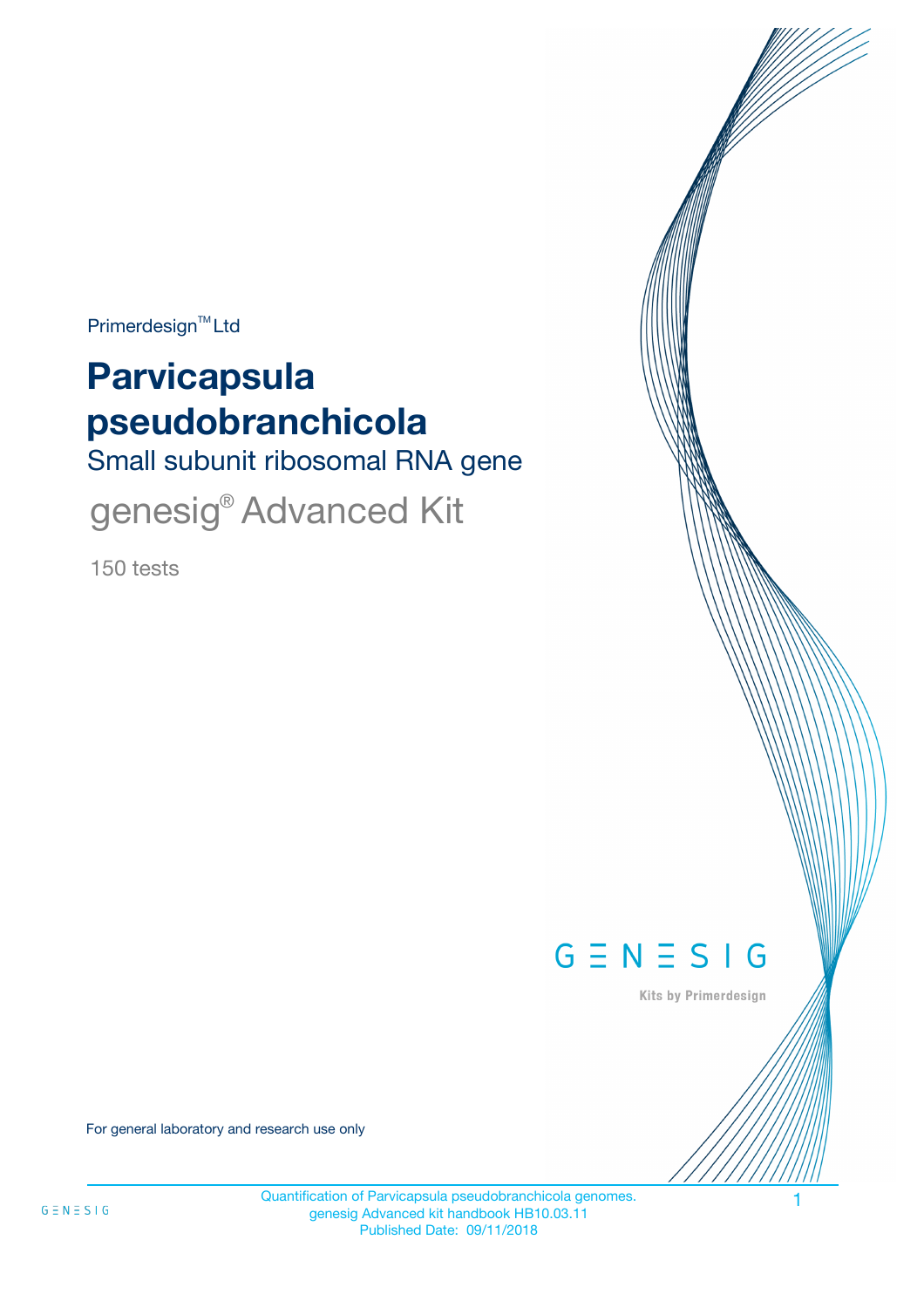# Introduction to Parvicapsula pseudobranchicola

The marine myxosporean Parvicapsula pseudobranchicola is a microscopic parasite that commonly causes infection in farmed Atlantic salmon (Salmo salar) in Norway. Members of the genus Parvicapsula are potential pathogens to wild and farmed fish, they typically infect the urinary bladder or kidney in marine fish. This particular parasite mainly infects the pseudobranch, the reduced first gill arch of a fish, and an organ with an unknown function. In teleost fish the pseudobranch has no respiratory function, but is believed to supply highly oxygenated blood to the retina and optic choroid.

In affected pseudobranchs, mature P. pseudobranchicola spores may be found interlamellary between 4-8 months after sea-transfer. Areas of observed infection, as seen by spore development, have occasionally also been detected at other sites in heavily infected salmon including the gills, kidney and liver. Fish are an intermediate host of this myxosporean, infection occurs via actinospores are released and attach to the fish by means of filaments. The sporoplasm penetrates the epidermis and asexual reproduction occurs. Mature spores are formed in the pseudobranch and are released into the environment.

Infected fish show unspecific clinical signs include surfacing, lethargy, snout ulcers, cataracts and unresponsiveness to visual change, as if blind. The pseudobranches of affected individuals show extensive inflammation, bleeding and partial erosion. Since the blood supply to the eyes passes via the pseudobranchs, it has been suggested that massive infections by the parasite and tissue destruction may affect the blood supply and cause blindness. Affected fish often show eye bleeding, and may be anaemic, non-feeding and in poor condition. Mortality ranges for insignificant up to 40% in some cases, meaning that the parasite is of particular interest to salmon aquaculture.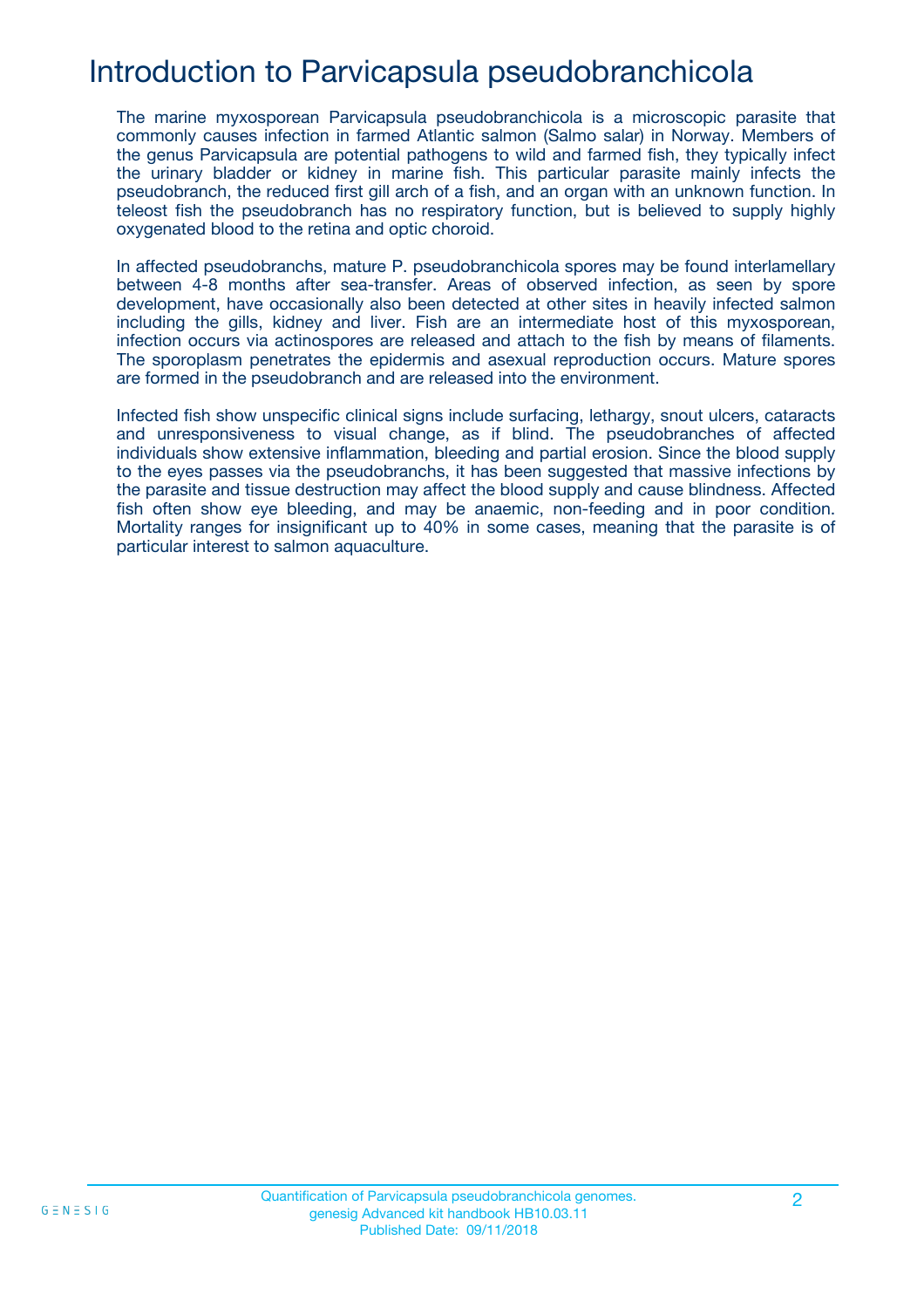# **Specificity**

The Primerdesign genesig Kit for Parvicapsula pseudobranchicola (P.pseudobranchicola) genomes is designed for the in vitro quantification of P.pseudobranchicola genomes. The kit is designed to have a broad detection profile. Specifically, the primers represent 100% homology with over 95% of the NCBI database reference sequences available at the time of design.

The dynamics of genetic variation means that new sequence information may become available after the initial design. Primerdesign periodically reviews the detection profiles of our kits and when required releases new versions.

If you require further information, or have a specific question about the detection profile of this kit then please send an e.mail to enquiry@primerdesign.co.uk and our bioinformatics team will answer your question.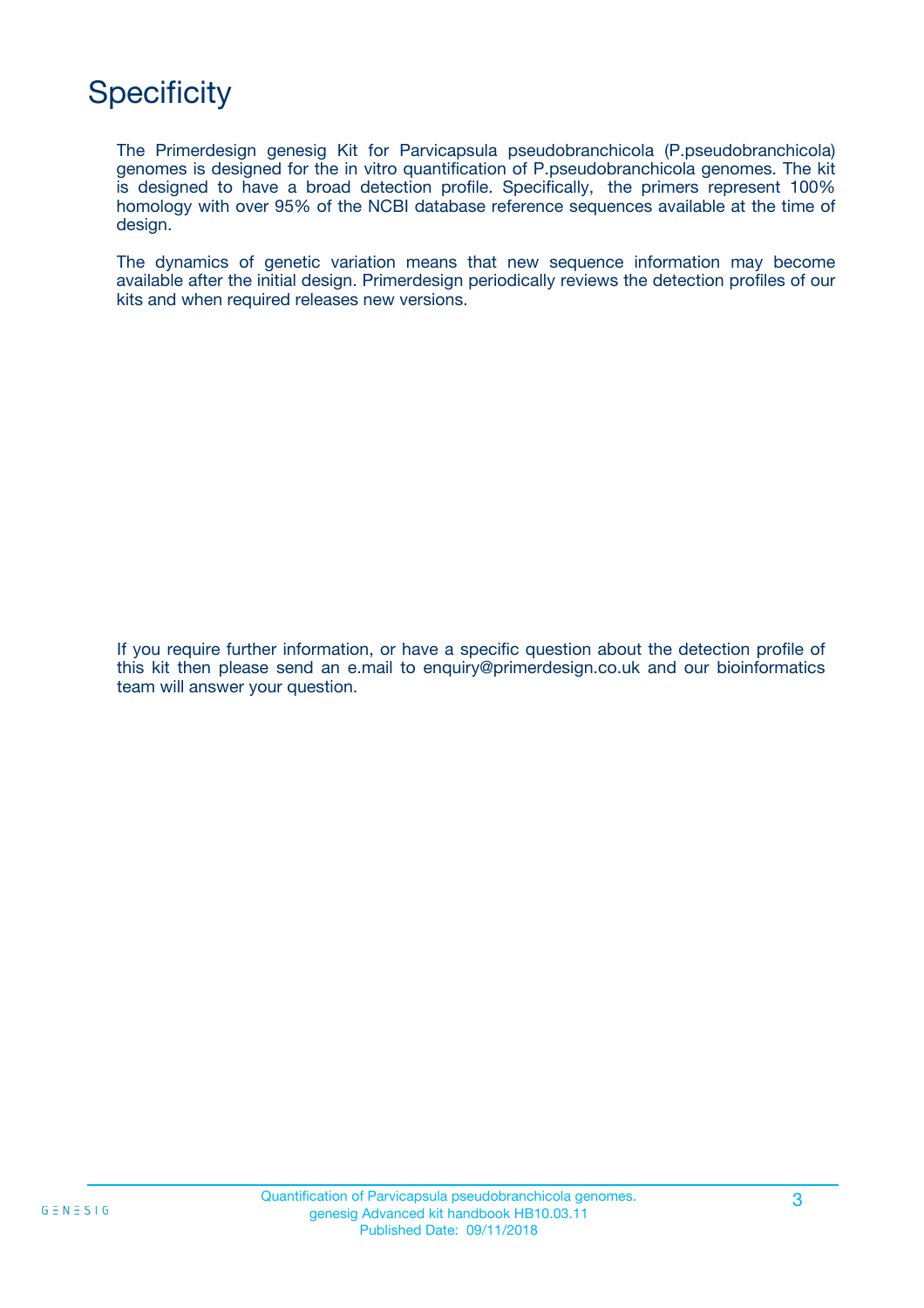# Kit contents

- **P.pseudobranchicola specific primer/probe mix (150 reactions BROWN)** FAM labelled
- **P.pseudobranchicola positive control template (for Standard curve RED)**
- **Internal extraction control primer/probe mix (150 reactions BROWN)** VIC labelled as standard
- **Internal extraction control DNA (150 reactions BLUE)**
- **Endogenous control primer/probe mix (150 reactions BROWN)** FAM labelled
- **RNase/DNase free water (WHITE)** for resuspension of primer/probe mixes
- **Template preparation buffer (YELLOW)** for resuspension of internal control template, positive control template and standard curve preparation

### Reagents and equipment to be supplied by the user

#### **Real-time PCR Instrument**

#### **Extraction kit**

This kit is recommended for use with genesig Easy DNA/RNA extraction kit. However, it is designed to work well with all processes that yield high quality RNA and DNA with minimal PCR inhibitors.

#### **oasig**TM **lyophilised or Precision**®**PLUS 2X qPCR Master Mix**

This kit is intended for use with oasig or PrecisionPLUS2X qPCR Master Mix.

**Pipettors and Tips**

**Vortex and centrifuge**

#### **Thin walled 1.5 ml PCR reaction tubes**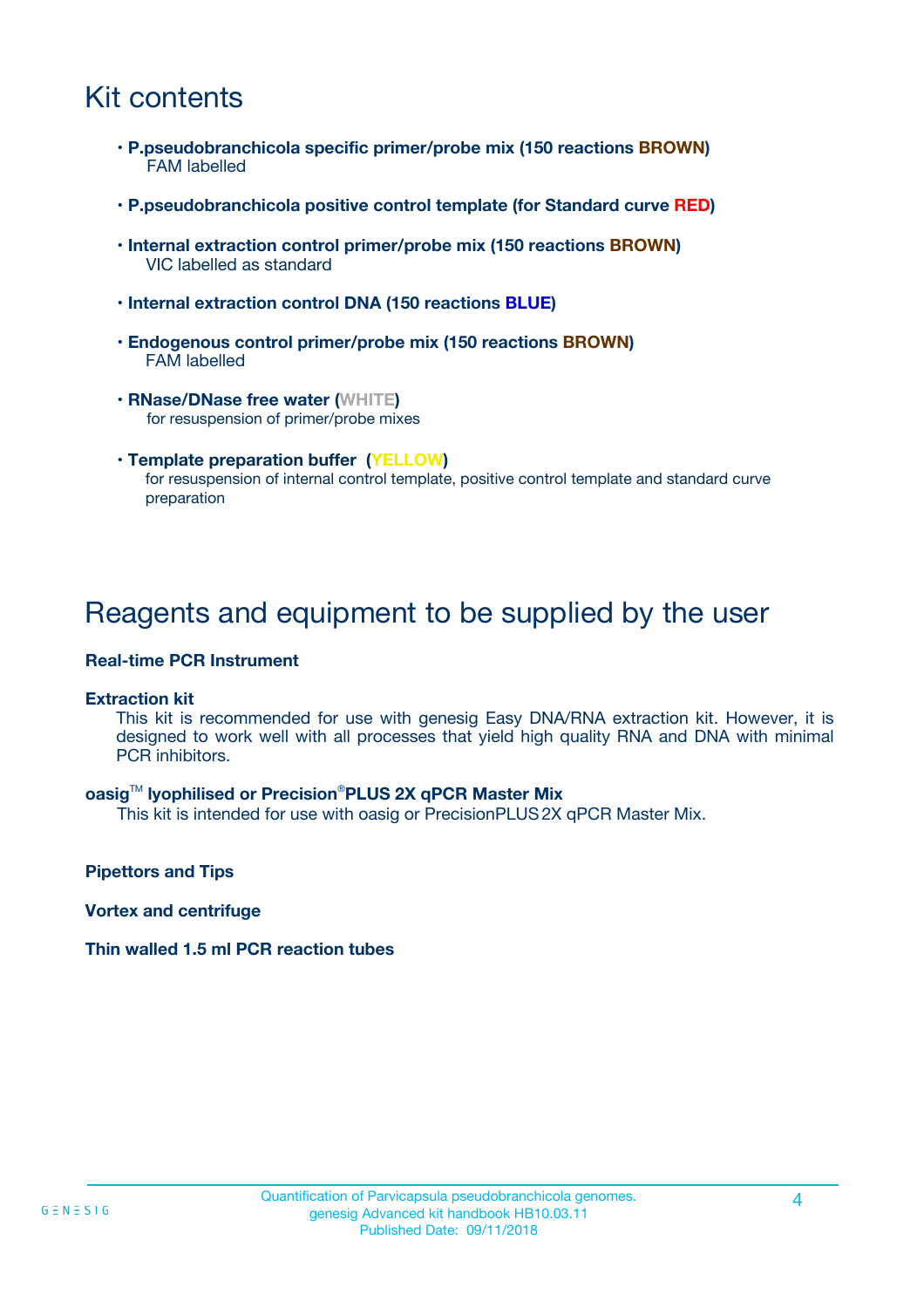### Kit storage and stability

This kit is stable at room temperature but should be stored at -20ºC on arrival. Once the lyophilised components have been resuspended they should not be exposed to temperatures above -20°C for longer than 30 minutes at a time and unnecessary repeated freeze/thawing should be avoided. The kit is stable for six months from the date of resuspension under these circumstances.

If a standard curve dilution series is prepared this can be stored frozen for an extended period. If you see any degradation in this serial dilution a fresh standard curve can be prepared from the positive control.

Primerdesign does not recommend using the kit after the expiry date stated on the pack.

### Suitable sample material

All kinds of sample material suited for PCR amplification can be used. Please ensure the samples are suitable in terms of purity, concentration, and DNA integrity (An internal PCR control is supplied to test for non specific PCR inhibitors). Always run at least one negative control with the samples. To prepare a negative-control, replace the template DNA sample with RNase/DNase free water.

### Dynamic range of test

Under optimal PCR conditions genesig P.pseudobranchicola detection kits have very high priming efficiencies of >95% and can detect less than 100 copies of target template.

### Notices and disclaimers

This product is developed, designed and sold for research purposes only. It is not intended for human diagnostic or drug purposes or to be administered to humans unless clearly expressed for that purpose by the Food and Drug Administration in the USA or the appropriate regulatory authorities in the country of use. During the warranty period Primerdesign genesig detection kits allow precise and reproducible data recovery combined with excellent sensitivity. For data obtained by violation to the general GLP guidelines and the manufacturer's recommendations the right to claim under guarantee is expired. PCR is a proprietary technology covered by several US and foreign patents. These patents are owned by Roche Molecular Systems Inc. and have been sub-licensed by PE Corporation in certain fields. Depending on your specific application you may need a license from Roche or PE to practice PCR. Additional information on purchasing licenses to practice the PCR process may be obtained by contacting the Director of Licensing at Roche Molecular Systems, 1145 Atlantic Avenue, Alameda, CA 94501 or Applied Biosystems business group of the Applera Corporation, 850 Lincoln Centre Drive, Foster City, CA 94404. In addition, the 5' nuclease assay and other homogeneous amplification methods used in connection with the PCR process may be covered by U.S. Patents 5,210,015 and 5,487,972, owned by Roche Molecular Systems, Inc, and by U.S. Patent 5,538,848, owned by The Perkin-Elmer Corporation.

# Trademarks

Primerdesign™ is a trademark of Primerdesign Ltd.

genesig $^\circledR$  is a registered trademark of Primerdesign Ltd.

The PCR process is covered by US Patents 4,683,195, and 4,683,202 and foreign equivalents owned by Hoffmann-La Roche AG. BI, ABI PRISM® GeneAmp® and MicroAmp® are registered trademarks of the Applera Genomics (Applied Biosystems Corporation). BIOMEK® is a registered trademark of Beckman Instruments, Inc.; iCycler™ is a registered trademark of Bio-Rad Laboratories, Rotor-Gene is a trademark of Corbett Research. LightCycler™ is a registered trademark of the Idaho Technology Inc. GeneAmp®, TaqMan® and AmpliTaqGold® are registered trademarks of Roche Molecular Systems, Inc., The purchase of the Primerdesign™ reagents cannot be construed as an authorization or implicit license to practice PCR under any patents held by Hoffmann-LaRoche Inc.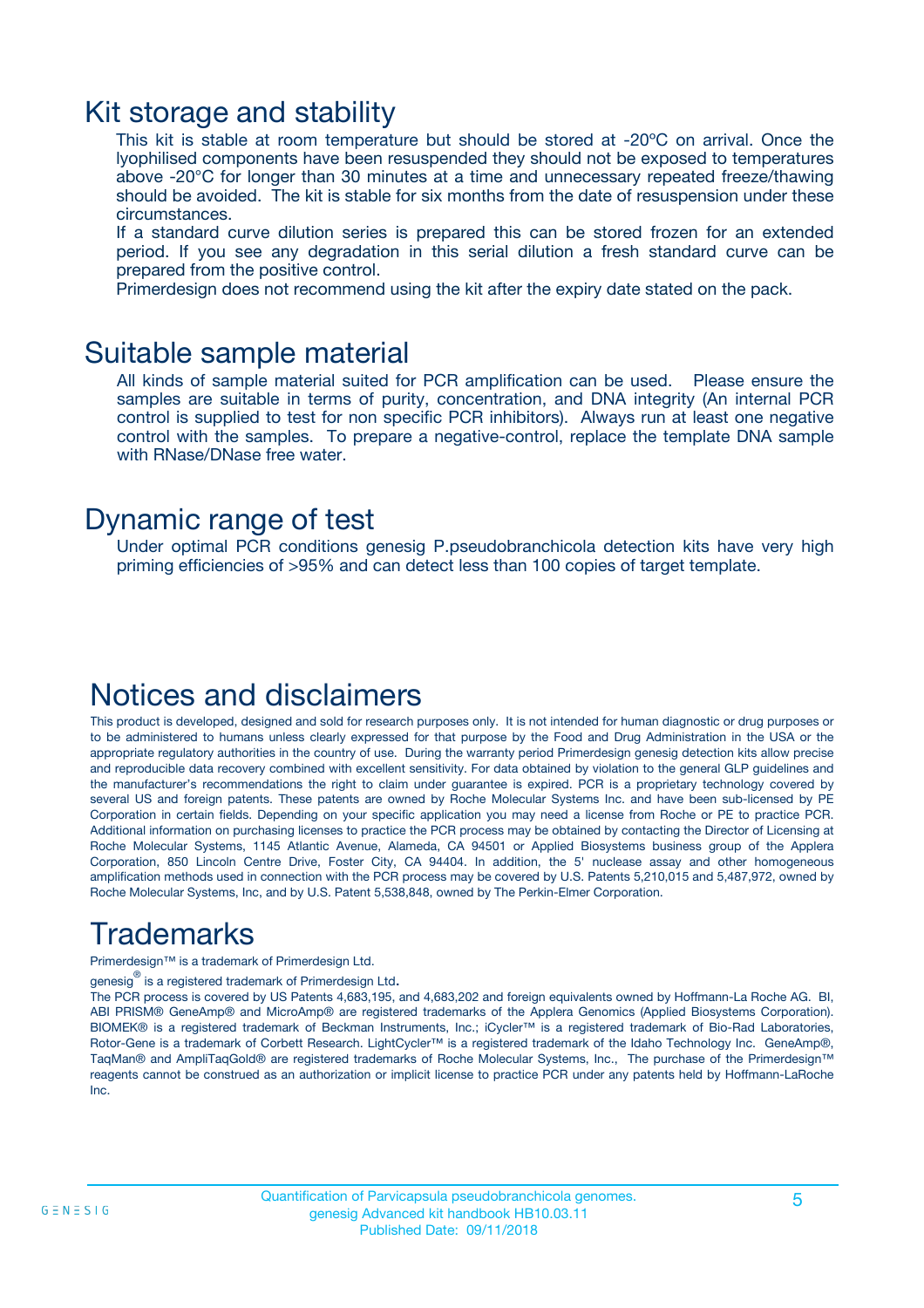### Principles of the test

#### **Real-time PCR**

A P.pseudobranchicola specific primer and probe mix is provided and this can be detected through the FAM channel.

The primer and probe mix provided exploits the so-called TaqMan® principle. During PCR amplification, forward and reverse primers hybridize to the P.pseudobranchicola DNA. A fluorogenic probe is included in the same reaction mixture which consists of a DNA probe labeled with a 5`-dye and a 3`-quencher. During PCR amplification, the probe is cleaved and the reporter dye and quencher are separated. The resulting increase in fluorescence can be detected on a range of qPCR platforms.

#### **Positive control**

For copy number determination and as a positive control for the PCR set up, the kit contains a positive control template. This can be used to generate a standard curve of P. pseudobranchicola copy number / Cq value. Alternatively the positive control can be used at a single dilution where full quantitative analysis of the samples is not required. Each time the kit is used, at least one positive control reaction must be included in the run. A positive result indicates that the primers and probes for detecting the target P.pseudobranchicola gene worked properly in that particular experimental scenario. If a negative result is obtained the test results are invalid and must be repeated. Care should be taken to ensure that the positive control does not contaminate any other kit component which would lead to falsepositive results. This can be achieved by handling this component in a Post PCR environment. Care should also be taken to avoid cross-contamination of other samples when adding the positive control to the run. This can be avoided by sealing all other samples and negative controls before pipetting the positive control into the positive control well.

#### **Negative control**

To validate any positive findings a negative control reaction should be included every time the kit is used. For this reaction the RNase/DNase free water should be used instead of template. A negative result indicates that the reagents have not become contaminated while setting up the run.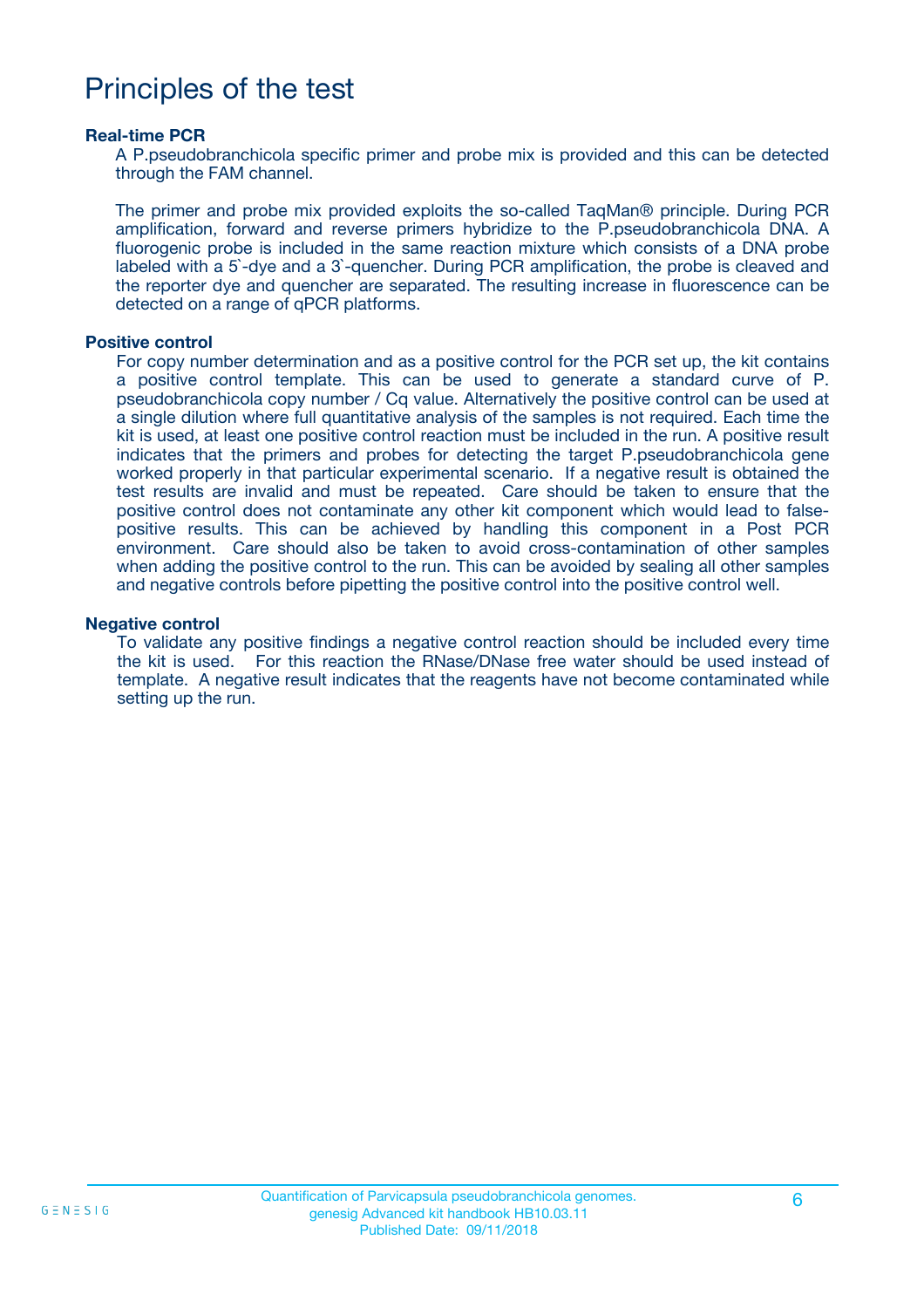#### **Internal DNA extraction control**

When performing DNA extraction, it is often advantageous to have an exogenous source of DNA template that is spiked into the lysis buffer. This control DNA is then co-purified with the sample DNA and can be detected as a positive control for the extraction process. Successful co-purification and qPCR for the control DNA also indicates that PCR inhibitors are not present at a high concentration.

A separate primer and probe mix are supplied with this kit to detect the exogenous DNA using qPCR. The primers are present at PCR limiting concentrations which allows multiplexing with the target sequence primers. Amplification of the control DNA does not interfere with detection of the P.pseudobranchicola target DNA even when present at low copy number. The Internal control is detected through the VIC channel and gives a Cq value of 28+/-3.

#### **Endogenous control**

To confirm extraction of a valid biological template, a primer and probe mix is included to detect an endogenous gene. Detection of the endogenous control is through the FAM channel and it is NOT therefore possible to perform a multiplex with the P.pseudobranchicola primers. A poor endogenous control signal may indicate that the sample did not contain sufficient biological material.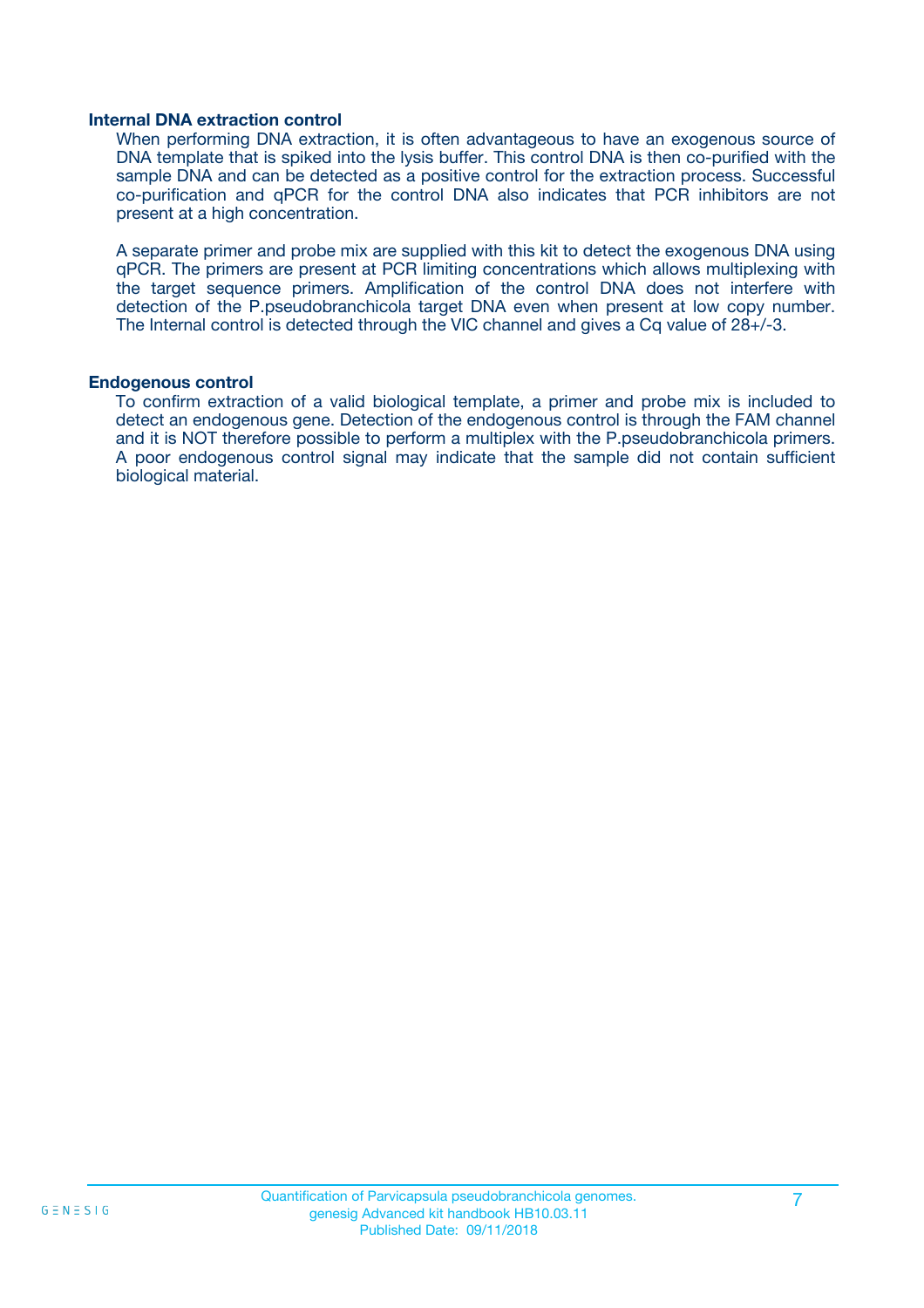### Resuspension protocol

To minimize the risk of contamination with foreign DNA, we recommend that all pipetting be performed in a PCR clean environment. Ideally this would be a designated PCR lab or PCR cabinet. Filter tips are recommended for all pipetting steps.

- **1. Pulse-spin each tube in a centrifuge before opening.** This will ensure lyophilised primer and probe mix is in the base of the tube and is not spilt upon opening the tube.
- **2. Resuspend the primer/probe mixes in the RNase/DNase free water supplied, according to the table below:**

To ensure complete resuspension, vortex each tube thoroughly.

| Component - resuspend in water                       |         |  |
|------------------------------------------------------|---------|--|
| <b>Pre-PCR pack</b>                                  |         |  |
| P.pseudobranchicola primer/probe mix (BROWN)         | $165$ µ |  |
| Internal extraction control primer/probe mix (BROWN) | $165$ µ |  |
| Endogenous control primer/probe mix (BROWN)          | 165 µl  |  |

**3. Resuspend the internal control template and positive control template in the template preparation buffer supplied, according to the table below:** To ensure complete resuspension, vortex each tube thoroughly.

| Component - resuspend in template preparation buffer  |  |  |
|-------------------------------------------------------|--|--|
| <b>Pre-PCR heat-sealed foil</b>                       |  |  |
| Internal extraction control DNA (BLUE)                |  |  |
| <b>Post-PCR heat-sealed foil</b>                      |  |  |
| P.pseudobranchicola Positive Control Template (RED) * |  |  |

\* This component contains high copy number template and is a VERY significant contamination risk. It must be opened and handled in a separate laboratory environment, away from the other components.

### DNA extraction

The internal extraction control DNA can be added either to the DNA lysis/extraction buffer or to the DNA sample once it has been resuspended in lysis buffer.

**DO NOT add the internal extraction control DNA directly to the unprocessed biological sample as this will lead to degradation and a loss in signal.**

- **1. Add 4µl of the Internal extraction control DNA (BLUE) to each sample in DNA lysis/extraction buffer per sample.**
- **2. Complete DNA extraction according to the manufacturers protocols.**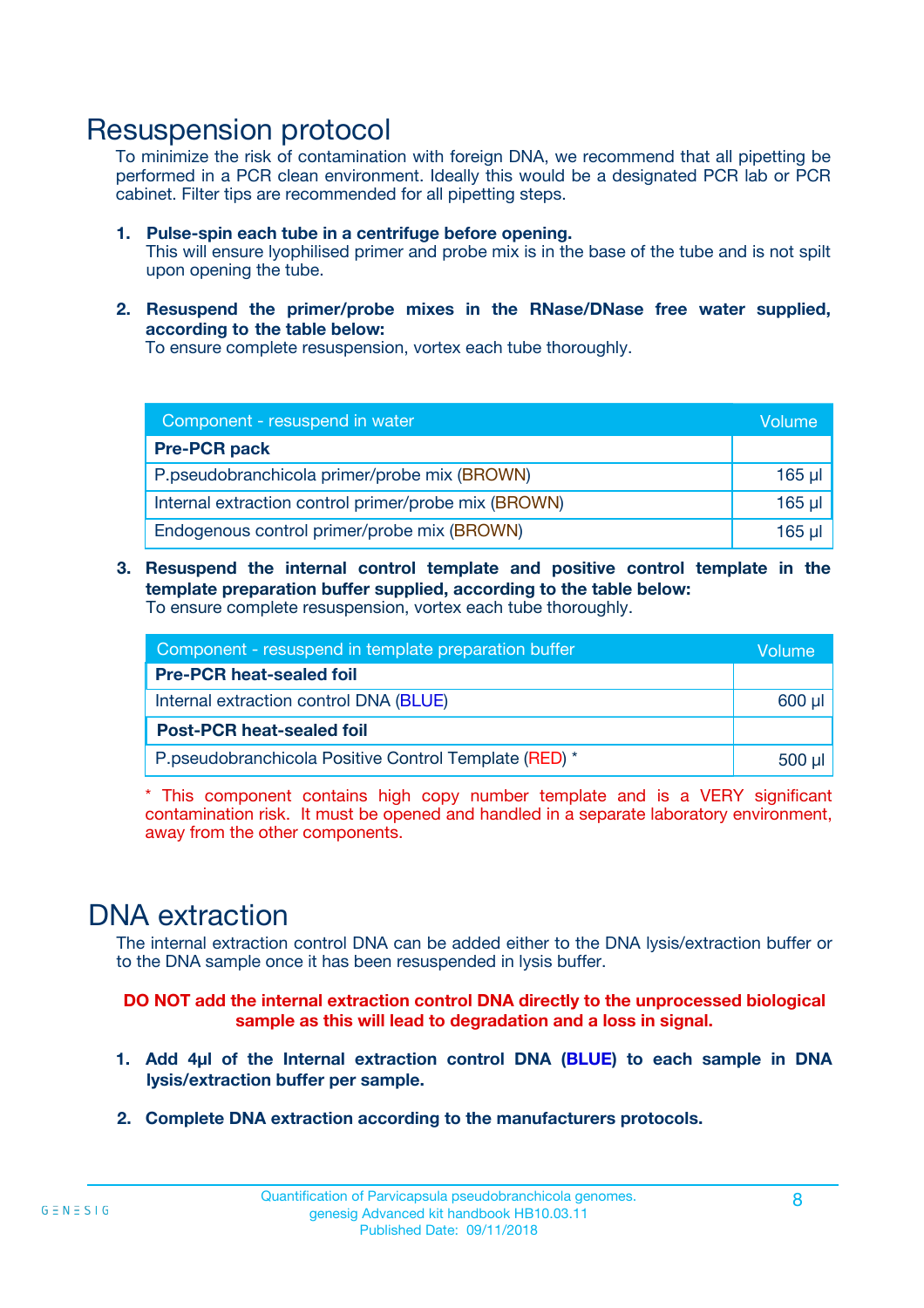# qPCR detection protocol

**1. For each DNA sample prepare a reaction mix according to the table below:** Include sufficient reactions for positive and negative controls.

| Component                                            | Volume   |
|------------------------------------------------------|----------|
| oasig or PrecisionPLUS 2X qPCR Master Mix            | 10 $\mu$ |
| P.pseudobranchicola primer/probe mix (BROWN)         | 1 µl     |
| Internal extraction control primer/probe mix (BROWN) | 1 µl     |
| <b>RNase/DNase free water (WHITE)</b>                | $3 \mu$  |
| <b>Final Volume</b>                                  | 15 µl    |

**2. For each DNA sample prepare an endogenous control reaction according to the table below (Optional):**

**This control reaction will provide useful information regarding the quality of the biological sample.**

| Component                                   | Volume          |
|---------------------------------------------|-----------------|
| oasig or PrecisionPLUS 2X qPCR Master Mix   | 10 <sub>µ</sub> |
| Endogenous control primer/probe mix (BROWN) | 1 µI            |
| <b>RNase/DNase free water (WHITE)</b>       | $4 \mu$         |
| <b>Final Volume</b>                         | 15 µl           |

- **3. Pipette 15µl of each mix into individual wells according to your qPCR experimental plate set up.**
- **4. Prepare sample DNA templates for each of your samples.**
- **5. Pipette 5µl of DNA template into each well, according to your experimental plate set up.**

For negative control wells use 5µl of RNase/DNase free water. The final volume in each well is 20ul.

**6. If a standard curve is included for quantitative analysis, prepare a reaction mix according to the table below:**

| Component                                    | Volume   |
|----------------------------------------------|----------|
| oasig or PrecisionPLUS 2X qPCR Master Mix    | $10 \mu$ |
| P.pseudobranchicola primer/probe mix (BROWN) | 1 µI     |
| <b>RNase/DNase free water (WHITE)</b>        | $4 \mu$  |
| <b>Final Volume</b>                          | 15 µl    |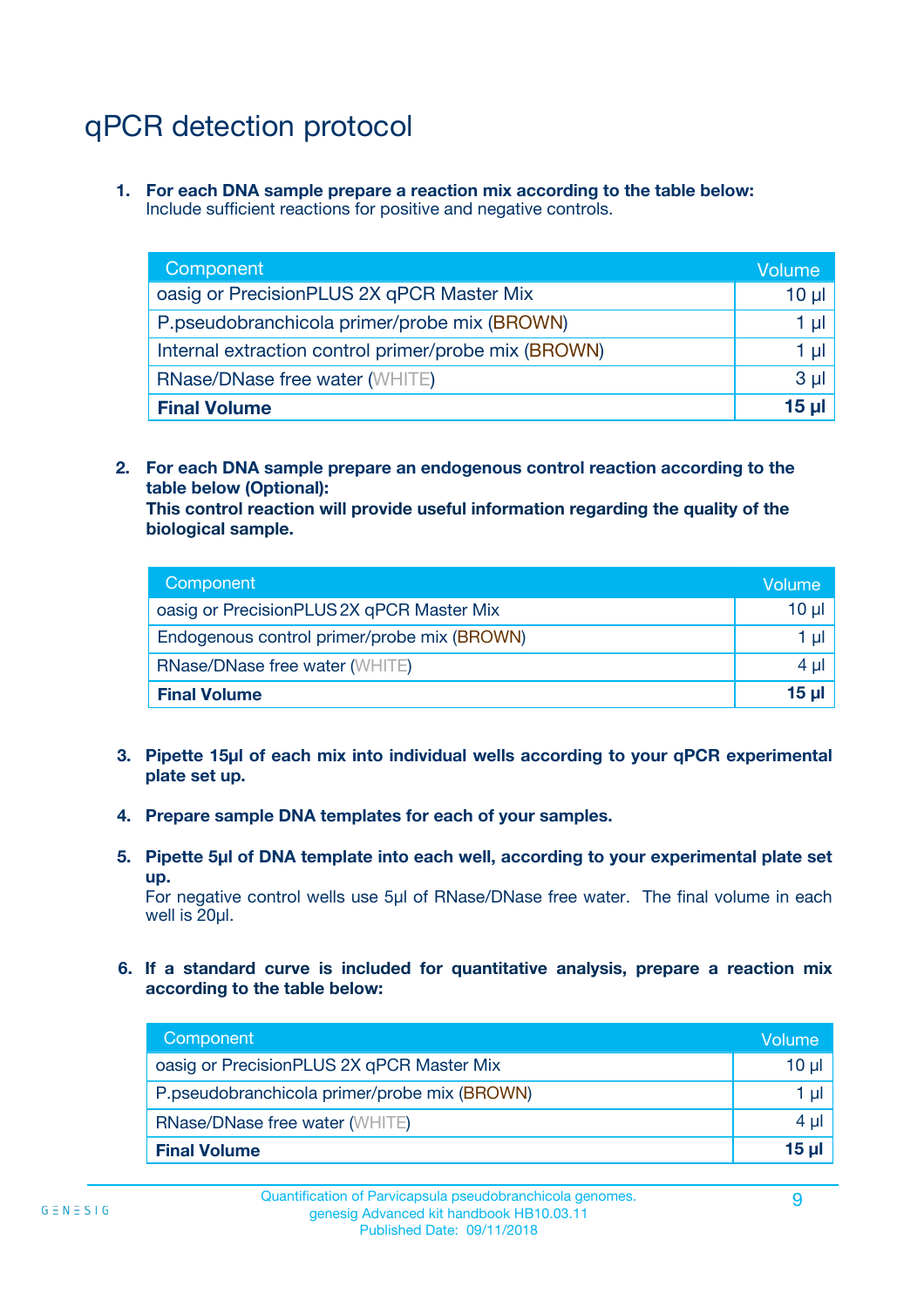#### **7. Preparation of standard curve dilution series.**

- 1) Pipette 90µl of template preparation buffer into 5 tubes and label 2-6
- 2) Pipette 10µl of Positive Control Template (RED) into tube 2
- 3) Vortex thoroughly
- 4) Change pipette tip and pipette 10µl from tube 2 into tube 3
- 5) Vortex thoroughly

Repeat steps 4 and 5 to complete the dilution series

| <b>Standard Curve</b>         | <b>Copy Number</b>     |
|-------------------------------|------------------------|
| Tube 1 Positive control (RED) | $2 \times 10^5$ per µl |
| Tube 2                        | $2 \times 10^4$ per µl |
| Tube 3                        | $2 \times 10^3$ per µl |
| Tube 4                        | $2 \times 10^2$ per µl |
| Tube 5                        | $20$ per $\mu$         |
| Tube 6                        | 2 per µl               |

**8. Pipette 5µl of standard template into each well for the standard curve according to your experimental plate set up.**

#### The final volume in each well is 20µl.

# qPCR amplification protocol

Amplification conditions using oasig or PrecisionPLUS 2X qPCR Master Mix.

|             | <b>Step</b>       | <b>Time</b>     | Temp    |
|-------------|-------------------|-----------------|---------|
|             | Enzyme activation | 2 min           | 95 °C   |
| Cycling x50 | Denaturation      | 10 <sub>s</sub> | 95 $°C$ |
|             | DATA COLLECTION * | 60 s            | 60 °C   |

\* Fluorogenic data should be collected during this step through the FAM and VIC channels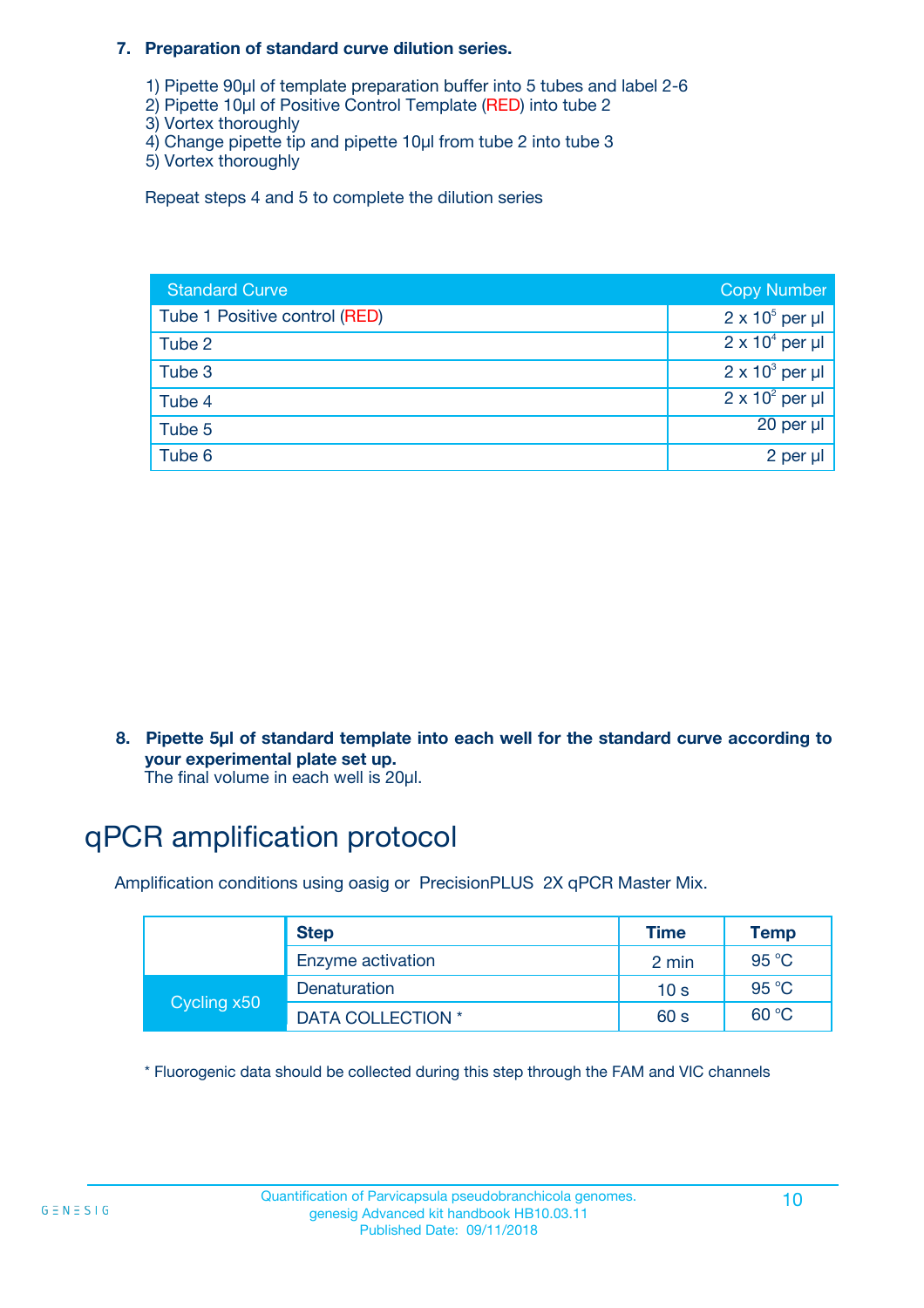# Interpretation of results

| <b>Target</b><br>(FAM) | <b>Internal</b><br>control<br>(NIC) | <b>Positive</b><br>control | <b>Negative</b><br>control | Interpretation                                                                                                  |
|------------------------|-------------------------------------|----------------------------|----------------------------|-----------------------------------------------------------------------------------------------------------------|
| $\leq 30$              | $+ 1 -$                             | ÷                          |                            | <b>POSITIVE QUANTITATIVE RESULT</b><br>calculate copy number                                                    |
| > 30                   | ٠                                   | ÷                          |                            | <b>POSITIVE QUANTITATIVE RESULT</b><br>calculate copy number                                                    |
| > 30                   |                                     | ÷                          |                            | <b>POSITIVE QUALITATIVE RESULT</b><br>do not report copy number as this<br>may be due to poor sample extraction |
|                        | ٠                                   | ÷                          |                            | <b>NEGATIVE RESULT</b>                                                                                          |
| $+ 1 -$                | $+ 1 -$                             | ÷                          | $\leq 35$                  | <b>EXPERIMENT FAILED</b><br>due to test contamination                                                           |
| $+ 1 -$                | $+ 1 -$                             | ÷                          | > 35                       | $\star$                                                                                                         |
|                        |                                     | ÷                          |                            | <b>SAMPLE PREPARATION FAILED</b>                                                                                |
|                        |                                     |                            | $+$ /                      | <b>EXPERIMENT FAILED</b>                                                                                        |

Positive control template (**RED**) is expected to amplify between Cq 16 and 23. Failure to satisfy this quality control criterion is a strong indication that the experiment has been compromised.

\*Where the test sample is positive and the negative control is positive with a  $Ca > 35$ , the sample must be reinterpreted based on the relative signal strength of the two results:



If the sample amplifies  $> 5$  Cq earlier than the negative control then the sample should be reinterpreted (via the table above) with the negative control verified as negative.



If the sample amplifies  $< 5$  Cq earlier than the negative control then the positive sample result is invalidated and<br>the result should be determined  $the$  result should be inconclusive due to test contamination. The test for this sample should be repeated.